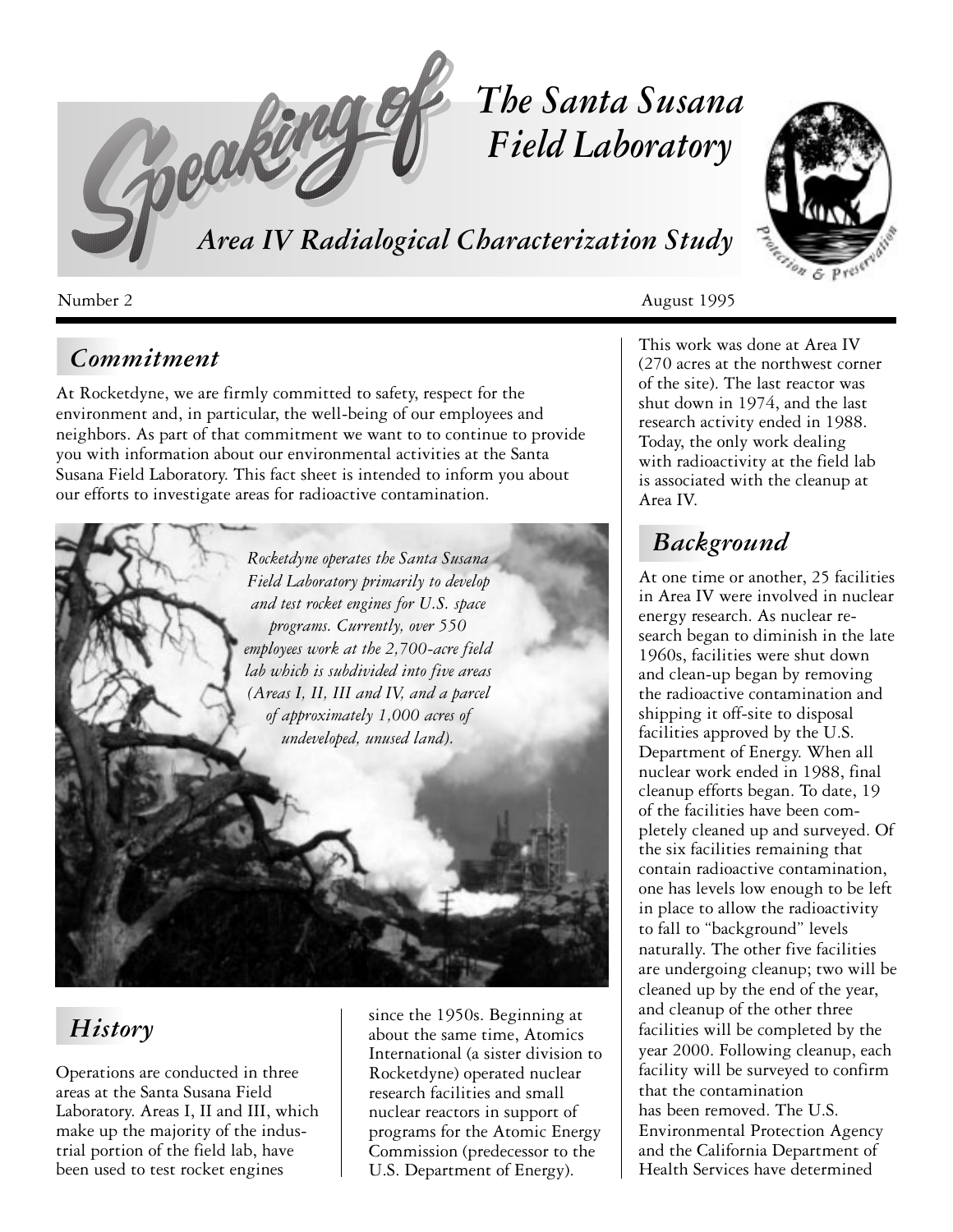

Santa Susana Field Laboratory…*Area IV Radialogical Characterization Study*

#### **Background Radiation**

People are exposed to various amounts of radiation. For example, radiation comesfrom the sun and from elements found in soil and rocks. This type of radiation is referred to as "background." While the level of these background exposures can vary (for example, the radiation effect of the sun is greater at higher altitudes), they are useful points of comparison against which to measure other, non-background radiation sources.



that the remaining radioactive contamination at the field lab does not pose a threat to surrounding communities.

In response to concerns raised by our neighbors, Rocketdyne put together a plan to look at all of Area IV even those areas where nuclear work never occurred—to ensure they are free of radioactive contamination. This plan, entitled the *Radiological Characterization Plan, Santa Susana Field Laboratory, Area IV*, includes a review of all previous studies done to identify areas of potential radioactive contamination and describes in detail the methods and procedures for surveying Area IV (Area IV Survey).

# *Area IV Survey*

Under the oversight of the California Department of Health Services and the U.S. Department of Energy, the comprehensive Survey enables us to systematically look at soils throughout Area IV to verify that they are free of radioactive contamination. This is done by taking radiation measurements and soil samples through the use of grids and study blocks to ensure that no area is overlooked. All of Area IV is covered in the Survey with the exception of facilities previously surveyed or currently undergoing cleanup and areas of inaccessible terrain.

The Survey, which began in 1994, was 85% complete as of July 1, 1995. No results to date have indicated the need for any cleanup. The survey of the remaining areas will be completed and we will prepare a report summarizing the findings by the end of 1995.

## *Radioactivity and Radiation*

*The distinction between radioactivity and radiation can be confusing. The analogy of a light bulb may be useful to understand the distinction. If we liken a light bulb to radioactive material, the size (or power) of the light bulb is measured in watts in the same way that the "activity" of radioactive material (radioactivity) is measured in curies and is an expression of the quantity of material present. The light bulb emits light (and heat) energy. In a similar way, the radioactive material also emits energy in the form of radiation. Radiation travels from the radioactive source (like light from a light bulb), outward in all directions. The intensity of both light and radiation decrease with distance from the source in the same way. Similarly, both light and radiation may be shielded or absorbed.*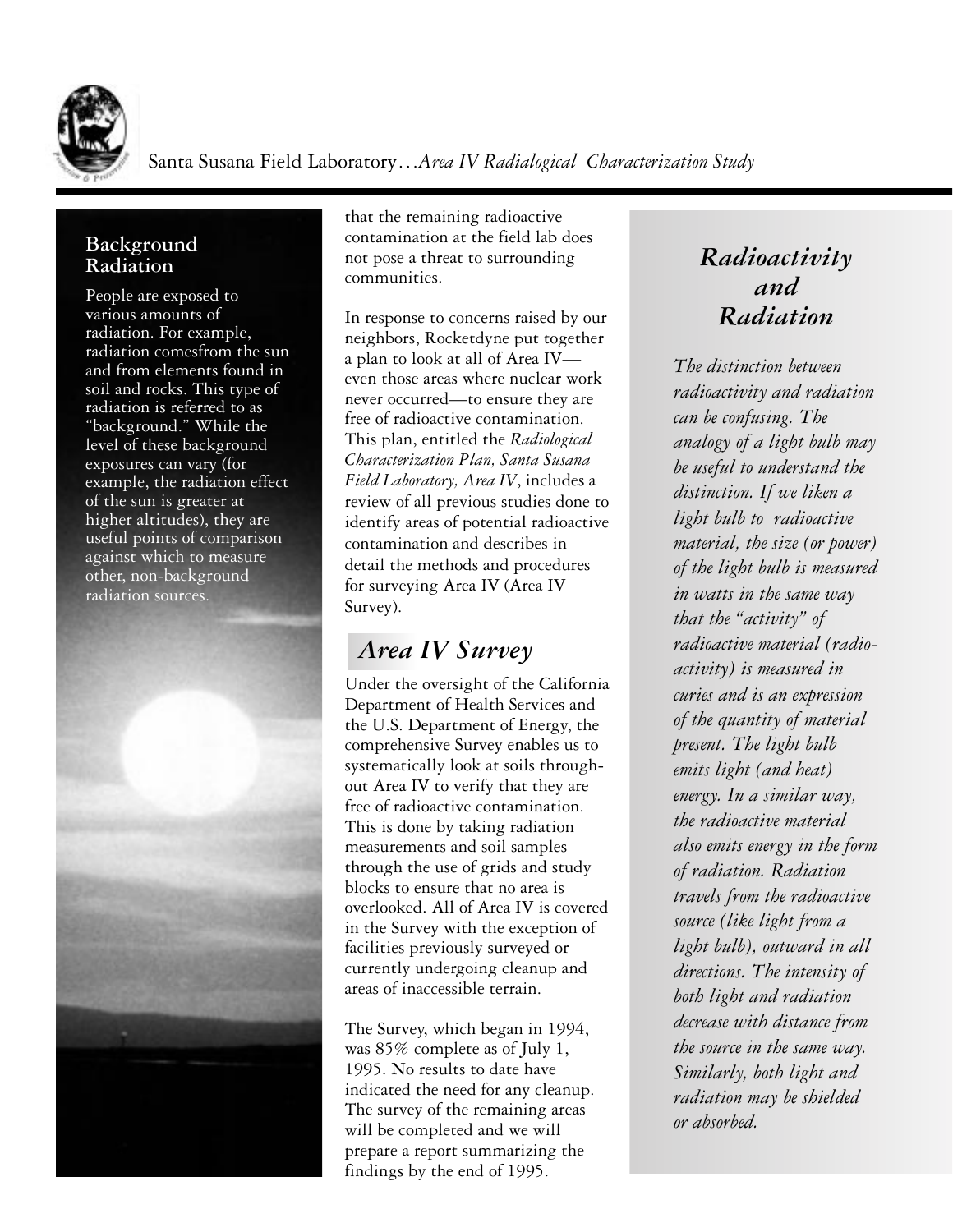



### *What's Next*

Following the completion of the Area IV Survey, our efforts will continue to focus on the continued cleanup of the few remaining buildings in Area IV. Cleanup and survey of the last of these facilities—the Radioactive Materials Disposal Facility, which is used to package radioactive materials removed during cleanup of the other facilities—is planned for the year 2000. The combined efforts of the Area IV Survey and the building cleanup provide a comprehensive evaluation of Area IV and will ensure that no contamination remains that would pose a threat to the environment or nearby communities.